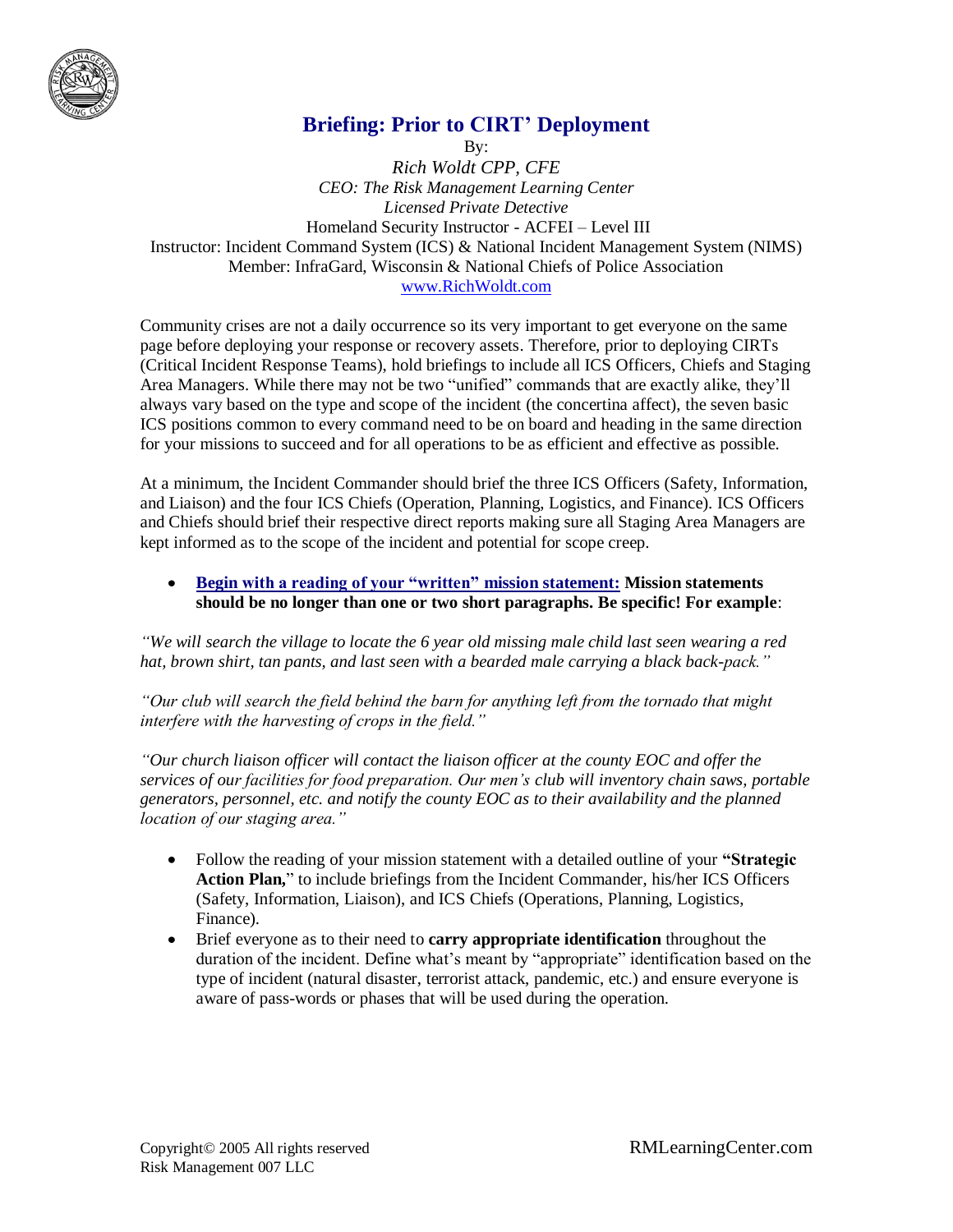

Use the following during your pre-deployment briefings: Remember, your "unified" command will be based on the type and scope of the crisis/incident, so used this as a briefing outline:



*Incident Commander*: There is one "Incident Commander (IC) for each incident so all coordination flows to one person authorized to act. The IC should be the one most familiar with the incident. If needed, the IC designates three Command Staff. "Safety" monitors the scene to ensure its safe and all responders are qualified, equipped and ready to roll, "Information" handles the media and makes sure everyone is informed of facts as they unfold. "Liaison" coordinates responding agencies when the IC moves from a "Single Command" to a "Unified Command."

*Operations:* Sets up staging areas to assemble response assets and coordinate personnel when the IC requests a "strike" or "mission" operation. For example, a SWAT team might have to strike first to stop a sniper, followed by firemen, EMTs, and transporters on a mission to rescue the injured, followed by engineers and contractors to rebuild the area. *The operations section carries out the tactics necessary to achieve the strategic objectives given by the incident command or unified command.*

*Staging Area(s):* Staging areas are used to inventory response assets and assemble personnel at a safe and secure distance from the "Hot Site." Staging areas are used to equip, coordinate, brief, and deploy response personnel.

*Planning:* "Strategic" and "Contingency" planners write "incident action plan(s)" for the duration of the incident based on the incident goals and strategic objectives determined by the incident commander or the unified command. Based on damage assessments and reports from Operations, plans are written for the next operational period which may be 8, 12, or 24 48 hours. During major disasters such as the Oklahoma City bombing, 9-11, and Hurricane Katrina, long range recovery plans for the next 6 to 12 months might be proposed.

*Logistics:* First determines where the Emergency Operation Center (EOC) and Staging Areas should be located and than makes sure they are properly equipped and ready to occupy. This included providing appropriate table space for Operations, Planning, Logistics, Finance, and other EOC personnel, a separate media briefing room and secured communication links. In addition to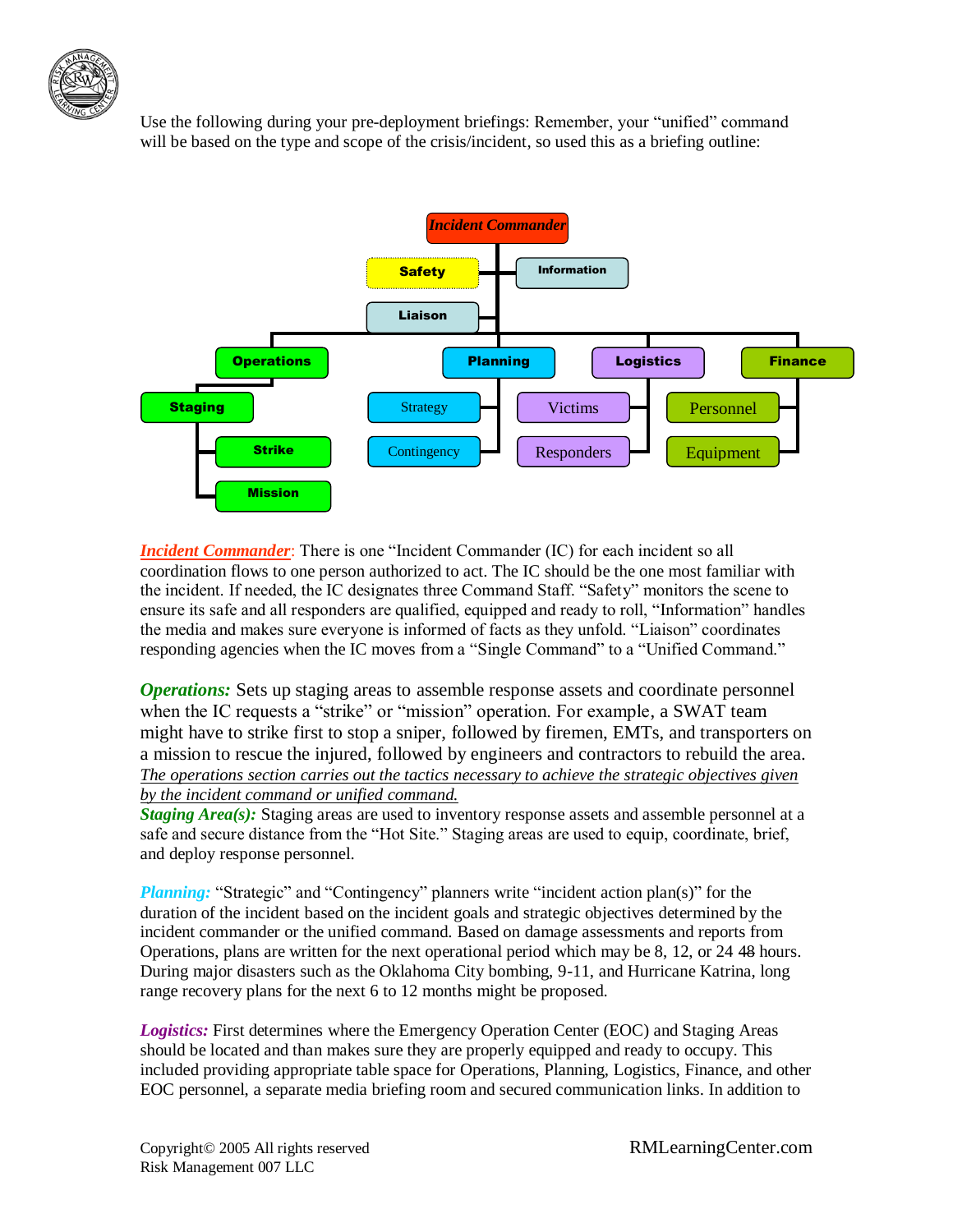

monitoring victims, Logistics is responsible to provide housing, food, training and incident supplies for all responders.

*Finance:* Someone eventually will be asked to pay for the time, and equipment lost or damaged, personal injuries, property damage, etc. Finance is responsible for maintaining personnel records, negotiating mutual aid contracts, coordinating government assistance programs, and assisting with insurance claims and other financial maters requested by the Incident Commander.

**NIMS' Response Processes:** Fast, effective, complete and successful recovery depends on an immediate response that's appropriate to the incident. Following is a list of recommended action we've learned during our NIMS directed response to the Oklahoma City bombing, 9-11 terrorist attack, Hurricanes Ivan, Emily, and Katrina, Tornados in Wisconsin, a train wreck and BLEVE (Boiling Liquid Expanding Vaporous Explosion), and earthquakes in California. Post them on your Operations board at the EOC:

*Note to reader: The following are provided only as a basic guide for those responding to Katrina. Any reference to the National Incident Management System (NIMS) published in March of 2004 is coincidental and is not implied to be NIMS adopted protocol but rater generally excepted Incident Command System response procedures. Refer to Module 6 "Common Responsibilities" of the National Wildfire Coordinating Group curriculum for additional response recommendations.* 

- 1. **Reporting Instructions:** Get ready, get set, confirm contact numbers with the EOC, (unless specifically assigned to the Emergency Operations Center (EOC), resources will report to someone in the ICs structure rather than the Emergency Operations Center (EOC) but don't report to Operations until summoned by the Incident Commander. Too many, too much, too soon can add to the confusion, block critical equipment from reaching victims and waste valuable time and resources.
	- a. You'll be contacted by Logistics when they're ready for your arrival. When you're called, report to your assigned staging area with:
		- i. A printed inventory of recovery assets you've brought,
		- ii. a list of your qualifications, and
		- iii. personal identification, to include pictured IDs,
		- iv. list of medical limitations and
		- v. an adequate supply of medications for at least 14 days.
		- vi. You will be logged in, briefed and assigned to duties by the staging area Operations Chief.
- 2. **Dress For Success:** Personal preparation is most important. Depending on the nature of the incident, anticipated weather, climate, duration of the event, etc., pack:
	- a. Appropriate clothing, work shoes, gloves, eye protection, head gear, and personal items such as extra glasses, flash lights and batteries, water packs, back packs, sun screen, chap sticks, etc.
- **3. Family Briefings:** Before leaving home, hold "Family Briefings" to ensure everyone is aware of where you're going, what you'll be doing, how to contact you while gone, and when you estimate you'll be home.
	- **a.** Arrange to call a designated telephone number that is equipped with an answering machine at a specific time each week to report your status to an adult family member.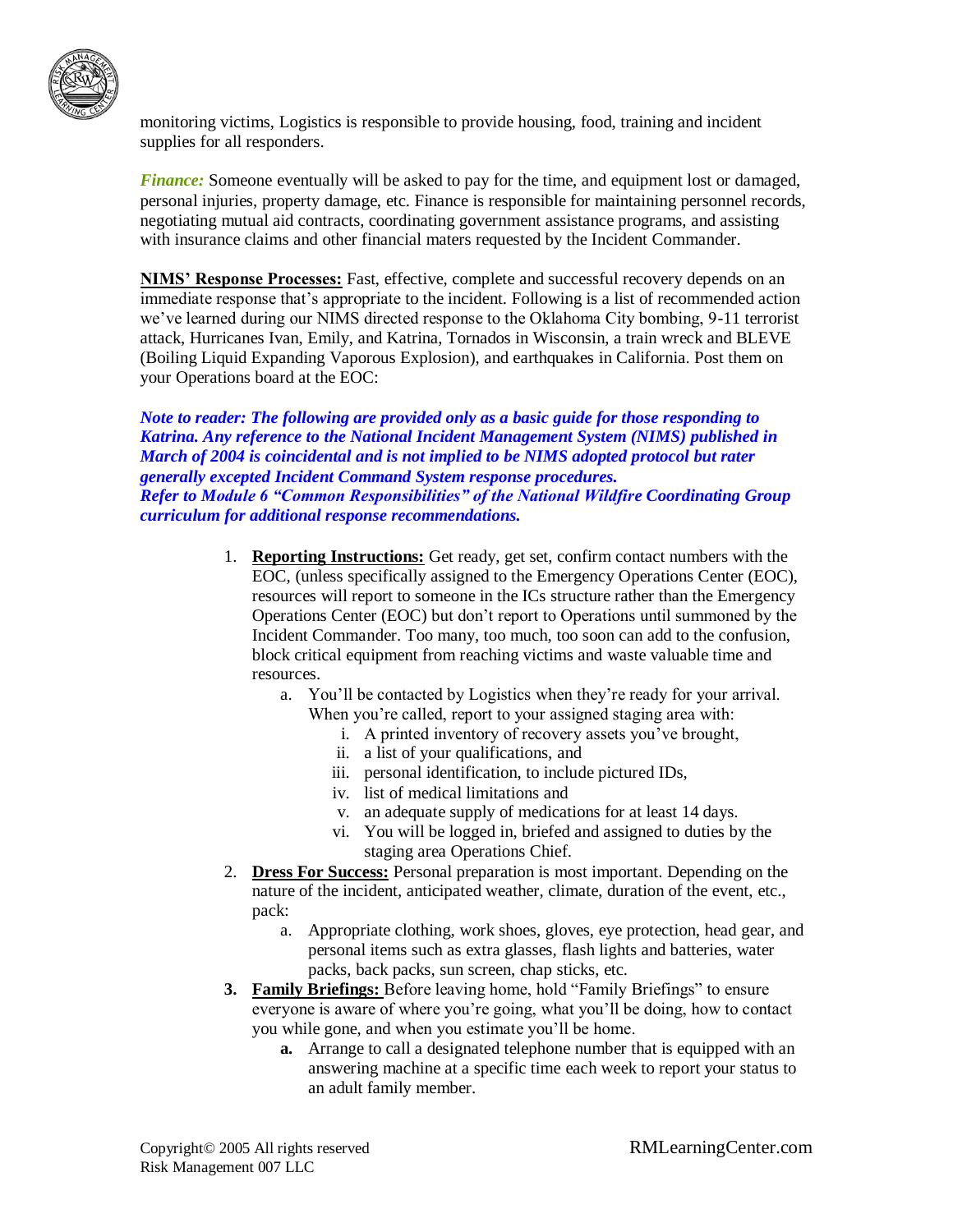

- 4. **Transportation to Staging Area:** Unless instructed by Operations, plan to use provided transportation to the staging area. Avoid showing up in vehicles not specifically designed or equipped to be used by Operations. Car pool when possible to avoid adding parking, fueling, and maintenance concerns to Logistic
	- a. If your vehicle will be used by Operations, it will be inspected by security before being introduced into the pool.
	- b. Depending on its use (medical evacuation, mass transport, law enforcement, etc.) it will be logged into Operations, a vehicle ID and usage tag will be affixed to the front window (lower right) and assigned to a route.
	- c. If you'll be the driver, you'll also be searched by security and given an arm ban or ID badge.
	- d. Remember to bring extra copies of your medical limitations list and medications so Operations can respond to your special needs when requested.
	- e. Place confidential medical information in a sealed envelope with your signature over the seal. The envelope will only be opened if needed by triage personnel. You'll get the sealed envelop back when you log out of Operations.
- 5. **Law Enforcement:** If you're responding to Operations as part of Law Enforcement, be prepared to provide:
	- a. Identification, badges, rank, position, job experience, etc.
	- b. Also be prepared to brief the Operations Chief on your Department's policy regarding the "use of deadly force."
	- c. Also, have ready an inventory of weapons and specialty police equipment you plan to carry during any strike or mission during recovery.
	- d. Remember to bring extra copies of your medical limitations list and medications so Operations can respond to your special needs when requested.
	- e. Place confidential medical information in a sealed envelope with your signature over the seal. The envelope will only be opened if needed by triage personnel. You'll get the sealed envelop back when you log out of Operations.

### 6. **Fire Fighters and EMTs:** If you're responding to Operations as a fire fighter or EMT, be prepared to provide:

- a. Identification, badges, rank, position, job experience, etc.
- b. Also be prepared to brief the Operations Chief on your Department's policy regarding response processes and procedures.
- c. Also, have ready an inventory of specialty fire fighting equipment you brought or are trained to operate.
- d. Remember to bring extra copies of your medical limitations list and medications so Operations can respond to your special needs when requested.
- e. Place confidential medical information in a sealed envelope with your signature over the seal. The envelope will only be opened if needed by triage personnel. You'll get the sealed envelop back when you log out of Operations.
- 7. **Transportation:** If you're responding to Operations planning to take part in "Transportation" or "Evacuation" be prepared to provide: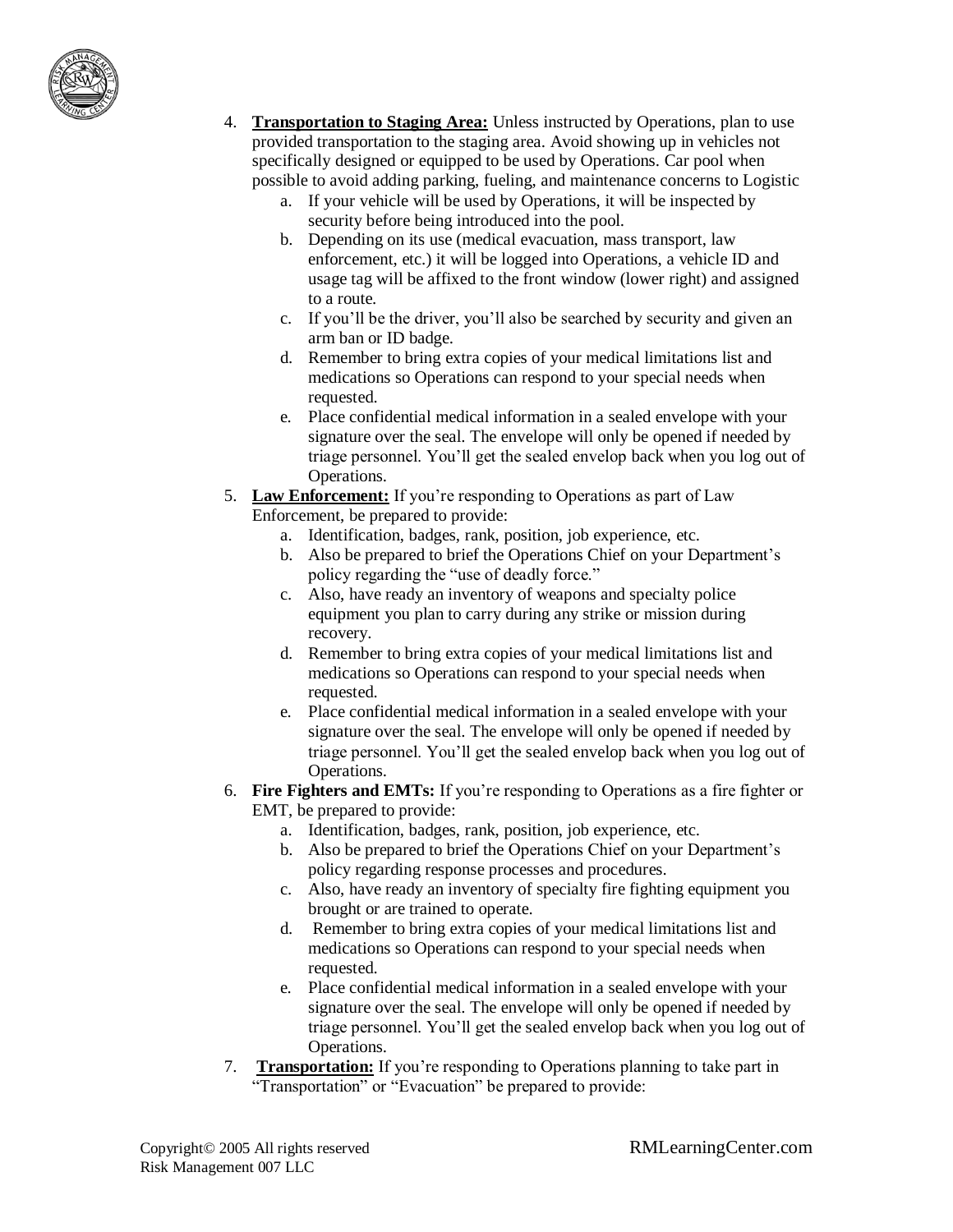

- a. A pictured ID, driver' license(s) appropriate to vehicles you might be asked to drive (CDL, HAZMAT, etc.).
- b. You will be briefed on evacuation routes and transportation procedures. **For example**, Operations might assign you to a counter clockwise route going one-way in and out of the "Hot Zone." Remember to stay far right to allow vehicles to pass on your left. Park close to curbside at loading points numbered to correspond to your vehicle.
- c. Expect Transportation to be scheduling vehicle types along your route depending on victim needs. For example, your bus might be scheduled to follow an ambulance and a flat-bed truck will be scheduled behind you. The goal is to load injured first in ambulances, than elderly in busses and finally the more mobile on trucks.
- d. If your vehicle breaks down, pull far right and flag down the next similar vehicle.
- e. Use your cell phone or radio to report to Operations. Provide them with your specific location, the time, description and identification of your vehicle, your opinion of what's wrong, and any special victim needs. Request an estimated time when another vehicle will be dispatched.
- f. **Caution:** There is an inherent danger when entering the Hot Zone with a vehicle desperately needed by victims during an evacuation. You will be subject to intimidation and the possible hostile take over of your vehicle. Operations will attempt to anticipate such danger and provide you with an armed escort. However, should it happen, don't resist, but rather transport them as directed and report in as soon as possible to Operations. Your vehicle will have to be inspected for physical damage, biological hazards, etc. before being put back into service. Note, vehicles going into a hostile environment should be monitored by passive GPS tracking systems.
- *g.* If you are forced to transport beyond designated routes or outside the recovery zone, report specific routes taken, stops made, businesses visited, etc., to Operations immediately. *Any vehicle or personnel leaving the Recovery area without being inspected poses a potential health hazard. Transporting victims, property or personal items from the Hot Zone without inspections and decontaminations significantly endangers anyone who comes in contact with your vehicle. It might be better to intentionally disable your vehicle than to allow it to be used.*
- 8. **Special Operations:** Includes SWAT, HAZMAT, Helicopter Rescues, Water Search and Rescues, etc. Special training is required to safely perform these operations. Report your qualification and experience to the Incident Commander and Operations Chief as soon as possible.
- 9. **Special Services:** Most disasters require the support of specials services such as electricians, plumbers, carpenters, tree trimmers, landscape architects, bankers, claim adjusters, etc. Report your special skills and talents to the Incident Commander and Operations Chief as soon as possible.

*Note to reader: Terminology used in this paper i.e. strikes, missions, hot zone, recovery zone, and back to normal zone are used similar to the site terminology used by fire departments when responding to a hazardous materials incident ( hot zone, warm zone and cold zone) or law enforcement response to a crime scene (inner and*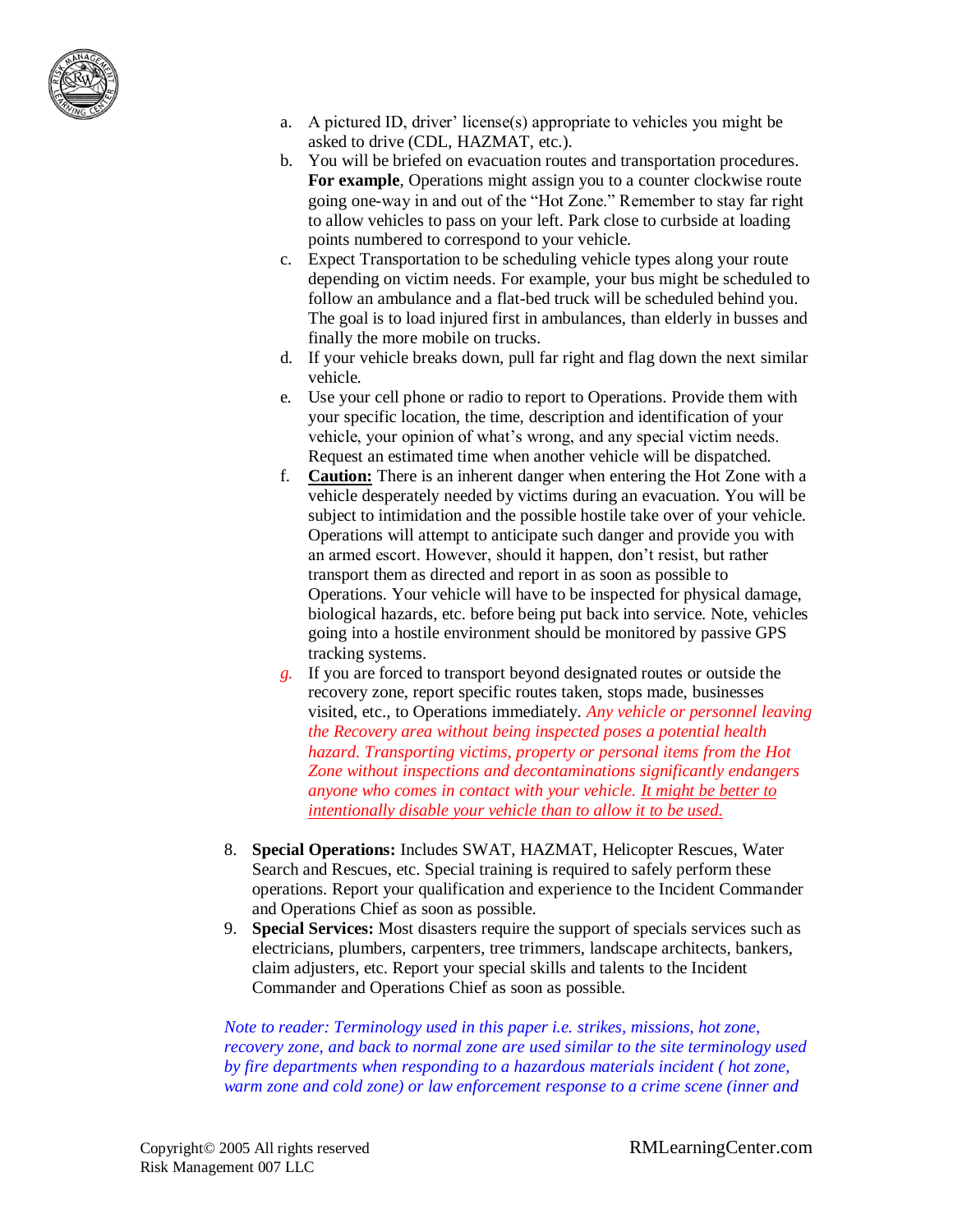

*outer perimeter) etc. When sharing this information, use the terminology that best fits your incident command.* 

**Mission Strategies:** The following mission strategies come from Operations during 9-11, Hurricanes Ivan and Emily, the Oklahoma City bombing, and various Tornado recoveries using the National Incident Management System.

**1.** Strikes and Missions should travel in and through the Hot Zone. On the inbound, in the **"Recovery Zone,"** rescuers are equipped, briefed, and made mission ready. After operating in the **Hot Zone,** they are debriefed, decontaminated, and provided rest and recuperation in the Recovery Zone before moving through the **"Back to Normal Zone"** and back into the recovery cycle.



- **2.** During a NIMS Operation recovery personnel and assets are inventoried into and distributed from staging areas in the **"Recovery Zone."** During evacuations, victims receive physical and emotional triage in the recovery zone before being temporarily relocated in the **Back to Normal Zone.**
- **3.** All victims should be processed through the recovery zone so they can be tracked by the Red Cross. When they're cleared into the **Back to Normal Zone,** they should have pictured IDs, a record of medical clearance, and if time permits, a Law Enforcement back ground check. This will speed their integration into receiving communities and provide advance information for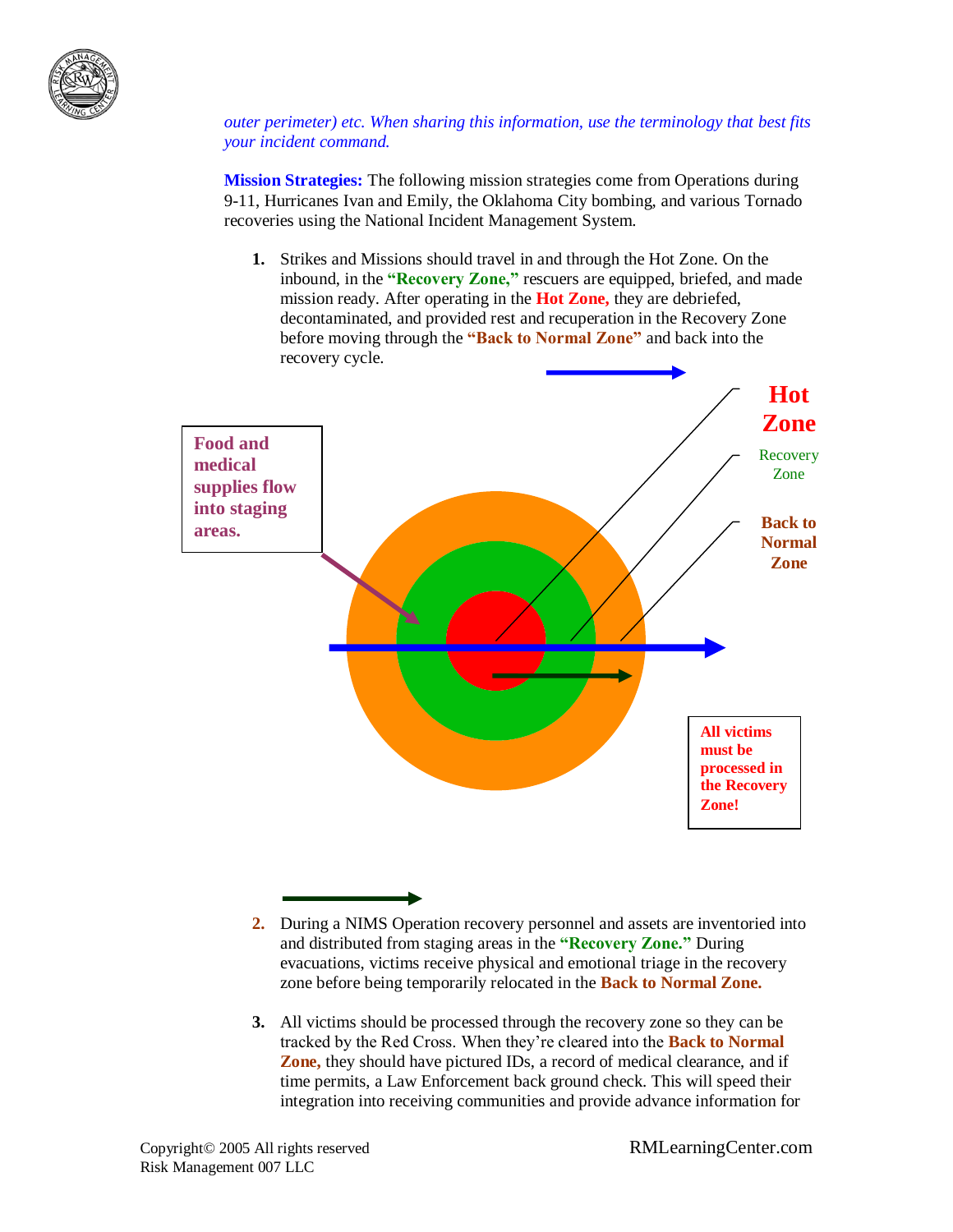

law enforcement, school officials, community leaders and neighborhoods preparing for their arrival. *Focus processing on medical needs first, than financial, and if time permits on social needs to include pre-qualifying children for schools and adults for employment.* The goal is to provide welcoming communities with as much as possible so they can meet the bus and welcome victims by name while handing them a schedule of settlement options. All this will add to the victim's sense of being in control, reduce their guilt for being dependent on strangers, and eliminate some fear they have of the future. Thank them for selecting your community and as soon as possible introduce them to business leaders and associations, veteran's organizations, social groups, etc. Get them involved in their own recovery through scheduled meeting on Katrina recovery efforts. Provide them with a list of all efforts being made within your community and put them in contact with the Incident Commanders for each group. You goal is to keep them in contact with their home town and ready them to return as soon as possible.

 *Keep standard Incident Command System (ICS) daily logs for future review and process improvement.* **As soon as victims are cleared into the "Back to Normal Zone," forward a copy of your tracking and victim clearing records to the appropriate State Incident Commander of Emergency Government.**

**Risk Management – Managing the "pure" and "speculative" risks created by any sudden, unexpected, life threatening event!**

*The Incident Command System (ICS) provides the structure and control needed to rescue victims and ensure an efficient response. How quickly victims are reached and how quickly they recover depends on the scope of the incident, percent of responders familiar with the Incident Command System (ICS) , and your ability to manage the pure and speculative risks created by the incident.* Pure risks only create loss. Speculative risks offer a chance for gain but could result in a loss. For example, hurricanes, tornados, terrorist attacks, and auto accidents are all pure risk that when they occur result in both physical and emotional loss. Managing the risk of looters after Katrina is a primary reason victims refused to evacuate. The impulse act of giving after disasters increases your speculative risks. Expect increased internet frauds, credit card scams, phishing and pharming, attempts, money laundering, forgeries, and embezzlements. Expect criminals to play on your guilt, fears, and sense of being out of control to lower your defenses and encourage impulse giving. Share your knowledge of the Incident Command System (ICS) with your local law enforcement, fire fighters, schools, churches, and business community. Encourage them to register all their efforts to assist victims with their local Director of Emergency Management. *That will help document their giving, place them in the national NIMS Operations Staging Area, and ensure the greatest benefits reach the victims who are most in need.*

## **Where do we go? What do we do? How do we get started?**

**I suggest you visit the National Emergency Resource Registry at: [https://www.swern.gov/.](https://www.swern.gov/)** 

**Next go to the Red Cross web site at:<http://www.redcross.org/> and consider volunteering.**

**And than, visit your local Red Cross through: <http://www.redcross.org/where/chapts.asp>**